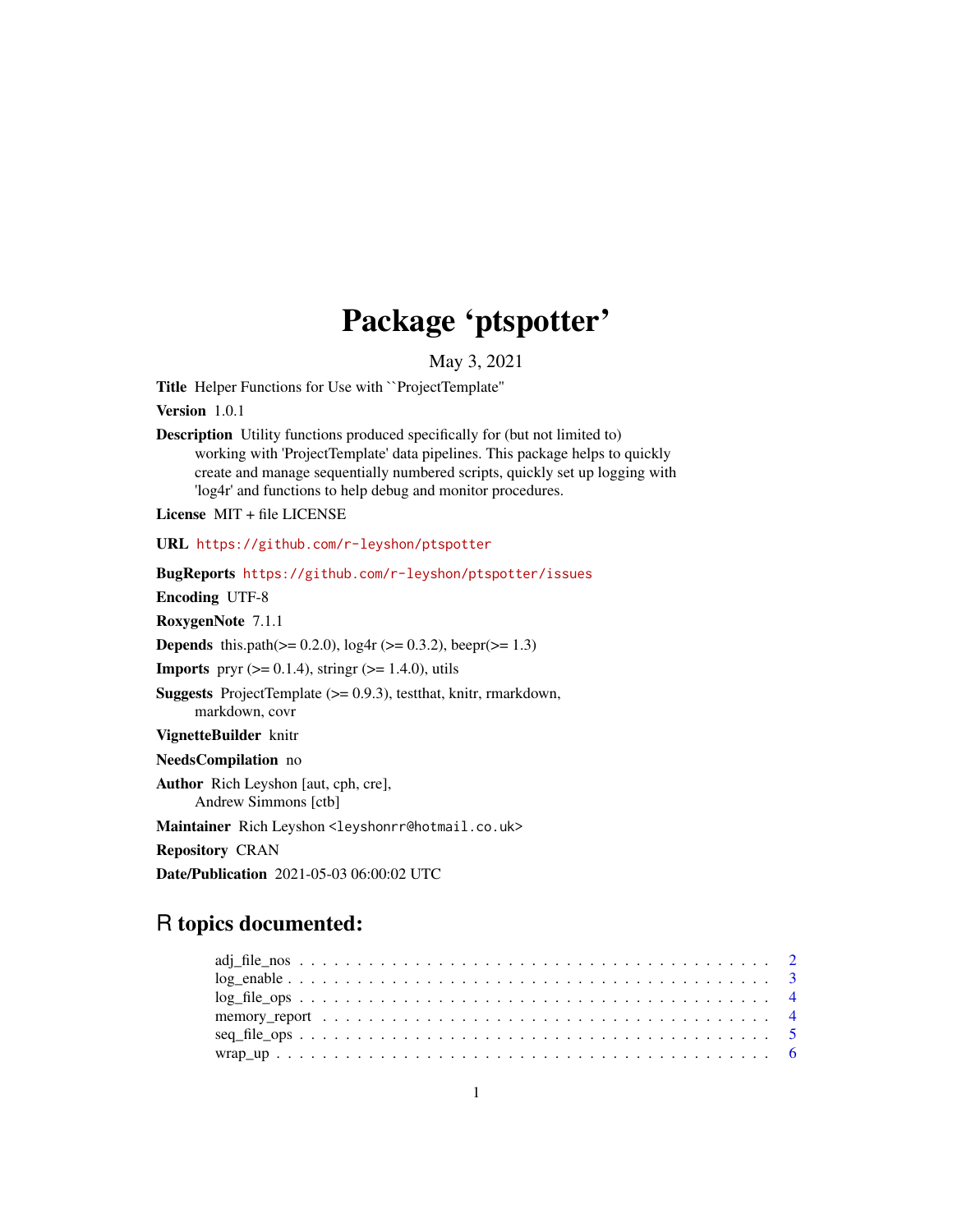#### <span id="page-1-0"></span>**Index** [7](#page-6-0) **7**

adj\_file\_nos *Adjust file numbers.*

#### **Description**

This function is used to increment / decrease sequential scripts within the specified directory, allowing efficient adjustment of script sequence for additional or removed files.

#### Usage

```
adj_file_nos(target, directory = NULL, action = "up", step = 1)
```
#### Arguments

| target    | Required. The number in the sequential scripts to begin the adjustment. Use<br>single digits only. The adjustment will affect script with that leading digit and<br>greater. |
|-----------|------------------------------------------------------------------------------------------------------------------------------------------------------------------------------|
| directory | The directory holding the sequential scripts.                                                                                                                                |
| action    | Defaults to "up". Whether to adjust file numbers up or down.                                                                                                                 |
| step      | Defaults to 1. The step by which to increment or decrement the file numbering.                                                                                               |

#### Value

Renumbers filenames in the specified directory, according to the specified action. Only affects the target file and above.

#### Examples

```
seq_file_ops(n = 10, target_dir = "munge")# Increase files numbered 6 and above by 1
adj_file_nos(target = 6, directory = "munge")
# Increase above target files by a further 2
adj_{file\_nos(target = 6, directory = "munge", step = 2)}# Use step = "down" to restore original sequence
adj\_file\_nos(target = 6, directory = "munge", action = "down", step = 3)# writing books or websites:
seq_file_ops(n = 5, target_dir = "images", filetype = "png")
# adjust by decimals
adj_{i}file_{nos(target = 1, directory = "images", step = 0.1)
```
# tidying up environment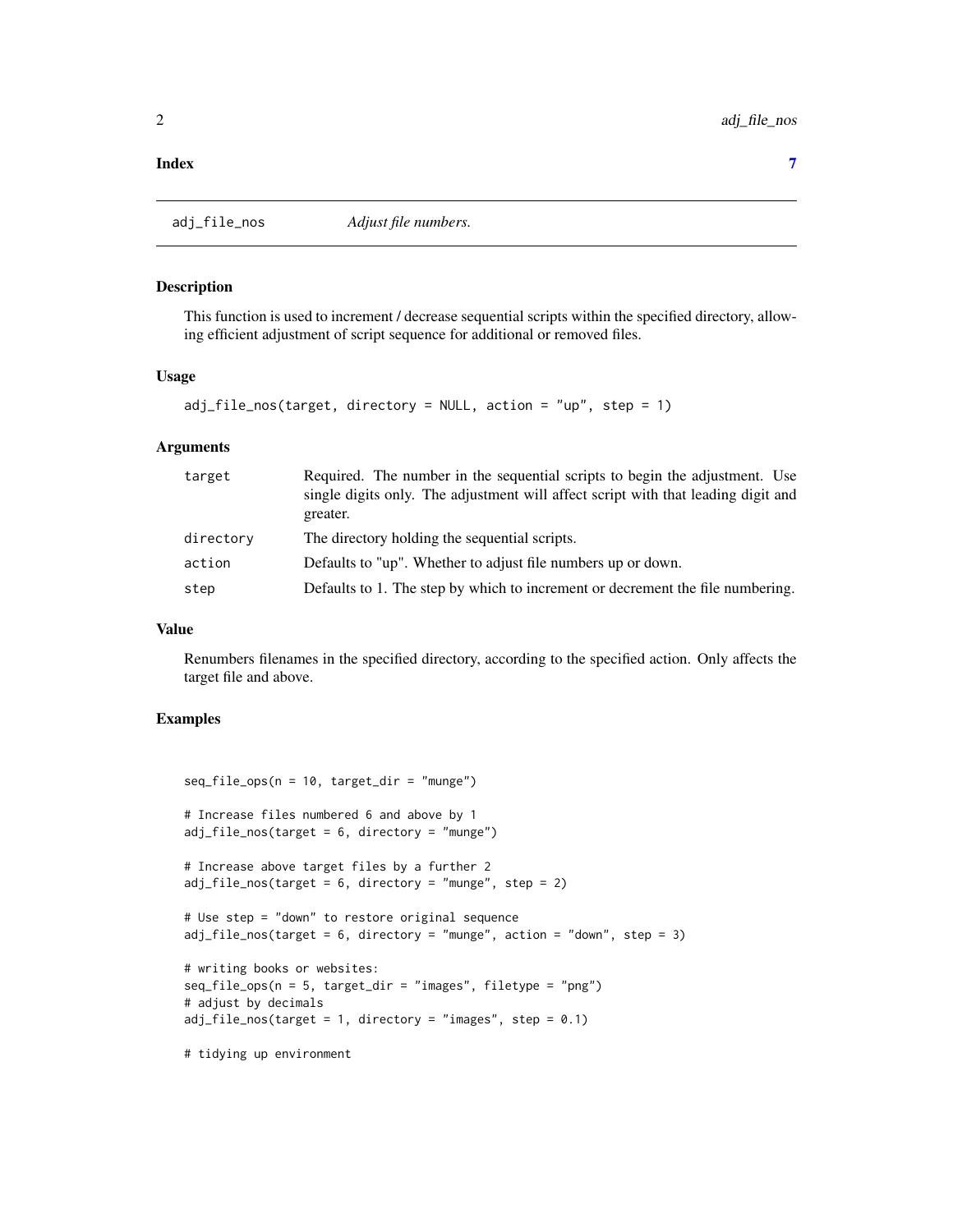#### <span id="page-2-0"></span>log\_enable 3

```
unlink(c("munge", "images"), recursive = TRUE)
```
log\_enable *log\_enable*

#### Description

Assigns the necessary global scope objects for logging with "log4r".

#### Usage

```
log_enable(
  logfile_loc = NULL,
 pos = 1,
 logger_nm = my_logger,
  appender_nm = file_app
\lambda
```
#### Arguments

| logfile_loc | The path to the logfile. Suggested use "logs/logfile.txt".                                            |
|-------------|-------------------------------------------------------------------------------------------------------|
| pos         | The environment which to assign pipeline_message. Defaults to 1, equivalent to<br>the .GlobalEnv.     |
| logger_nm   | What to call the logger. Provide unquoted strings with no spaces. Defaults to<br>my logger.           |
| appender_nm | What to call the appender function. Provide unquoted strings with no spaces.<br>Defaults to file_app. |

#### Value

Creates logger and file appender.

#### Examples

```
# create logging infrastructure
log_file_ops(dir_path = "logs/logfile.txt")
# enable logging
log_enable(logfile_loc = "logs/logfile.txt")
# tidy up environment
```

```
unlink("logs", recursive = TRUE)
```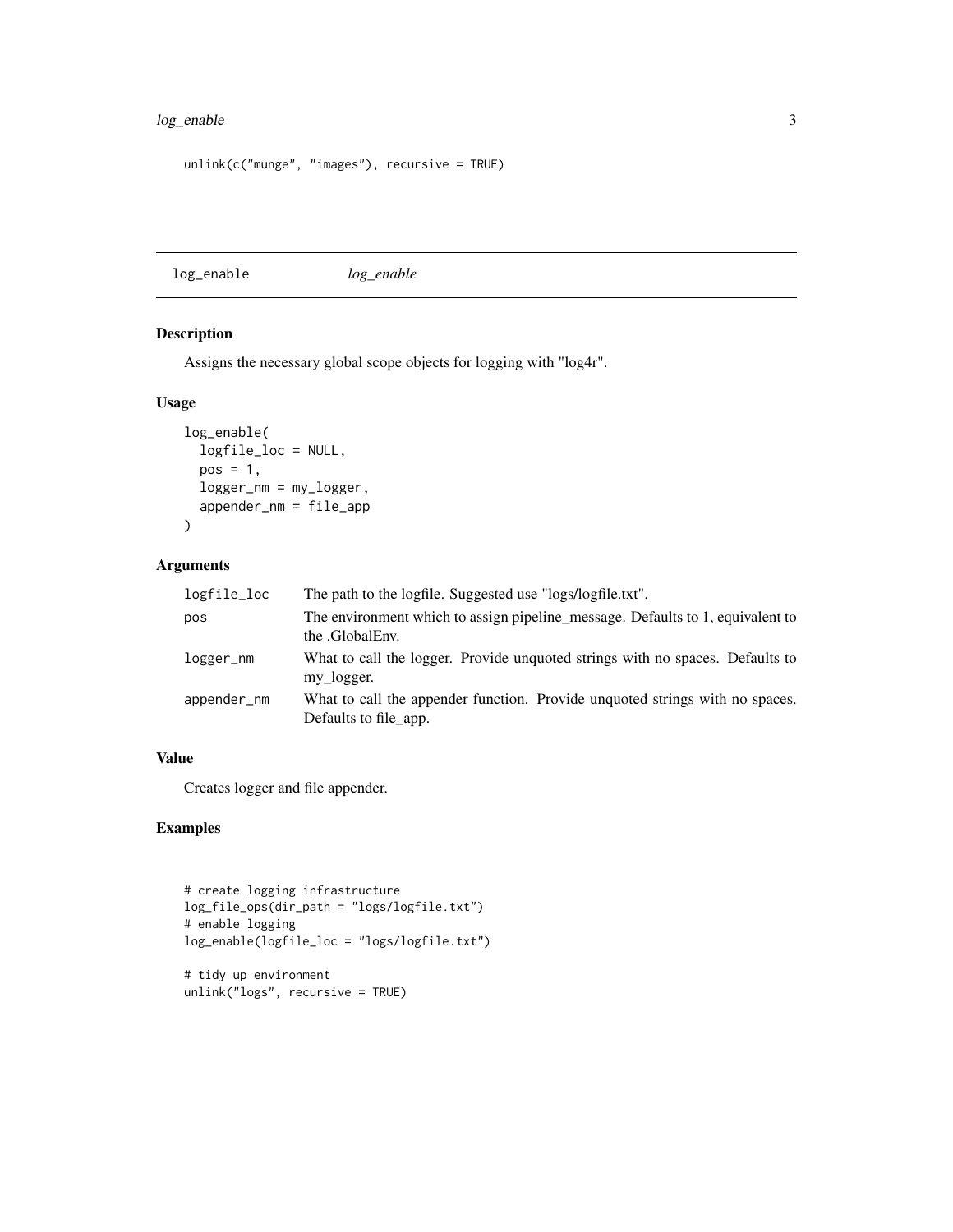<span id="page-3-0"></span>log\_file\_ops *log\_file\_ops*

#### Description

Create the necessary file infrastructure to efficiently start logging with "log4r".

#### Usage

```
log_file_ops(dir_path = NULL, logfile_nm = "logfile")
```
#### Arguments

| dir_path   | The name of the folder in which the logfile should be saved. Creates the folder |
|------------|---------------------------------------------------------------------------------|
|            | if required.                                                                    |
| logfile_nm | Provide a name for the logfile. Do not include suffix. Defaults to "logfile".   |

#### Value

Creates log directory and log file if required. Calls log\_enable() to assign necessary logging objects in specified scope.

#### Examples

log\_file\_ops(dir\_path = "logs")

unlink("logs", recursive = TRUE)

memory\_report *Perform garbage collection and log allocated memory.*

#### Description

Used to log memory allocation at points during sequential script execution.

#### Usage

```
memory_report()
```
#### Value

Performs garbage collection then messages memory size and script name currently being executed.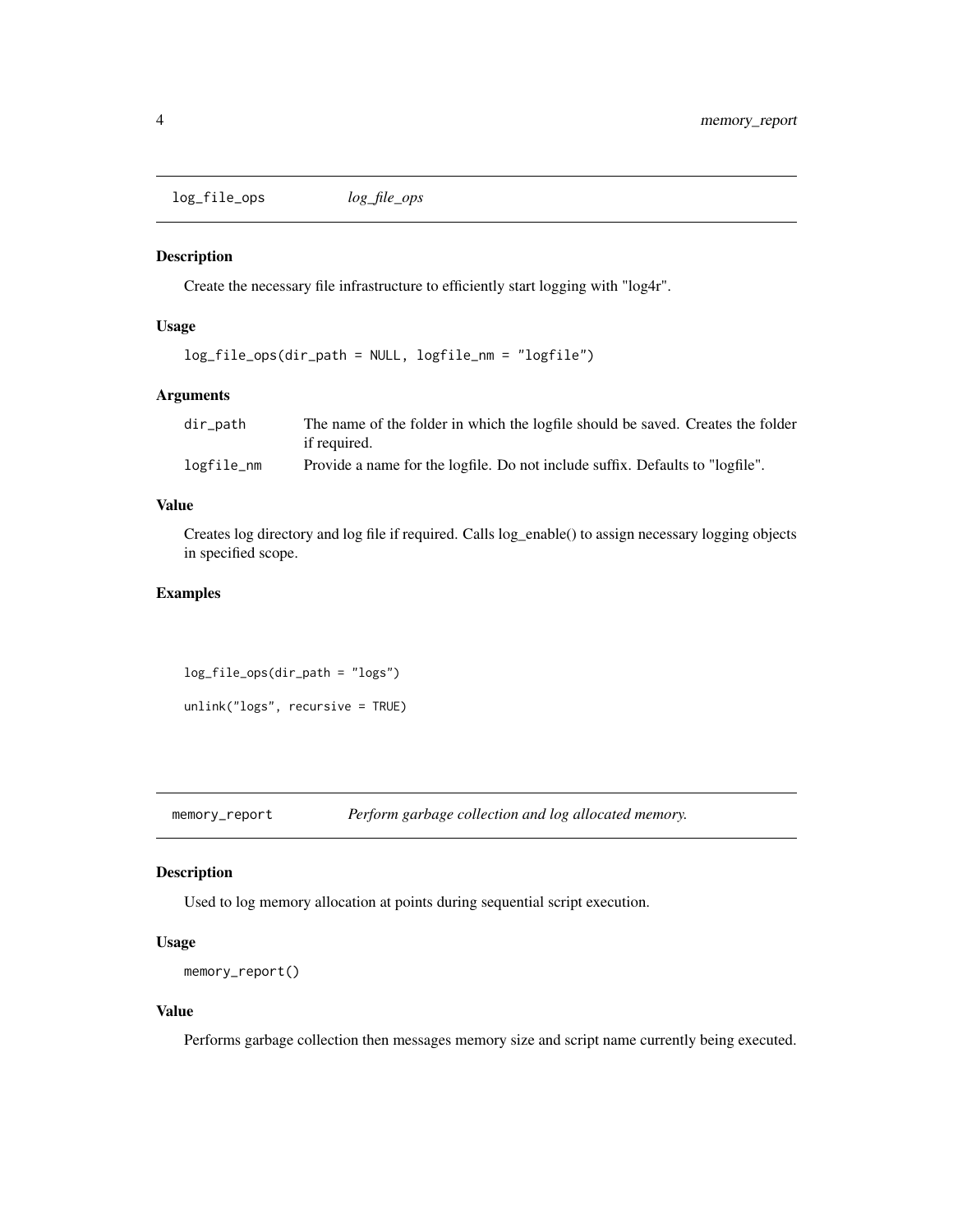<span id="page-4-0"></span>seq\_file\_ops *seq\_file\_ops*

#### Description

Quickly create the required number of sequentially labelled files.

#### Usage

```
seq_file_ops(n, target_dir = NULL, filetype = "R", force = FALSE)
```
#### Arguments

| n          | The number of files to create. Also accepts numerical vector.                                                                      |
|------------|------------------------------------------------------------------------------------------------------------------------------------|
| target_dir | Directory to create files. Creates the directory if file.exists (target_dir) evaluates<br>to FALSE.                                |
| filetype   | The suffix to append the filename. Defaults to ".R".                                                                               |
| force      | Defaults to FALSE. If set to TRUE, seq_file_ops will overwrite any pre-existing<br>files that match the write filenames asked for. |

#### Value

Write a series of sequentially numbered files within a specified directory. Creates the directory if required.

#### Examples

```
seq_file_ops(n = 10, target_dir = "munge")
seq_file_ops(n = c(1, 3:8, 10), target_dir = "complex\_vector")# if force == FALSE, pre-existing numbered scripts will not be overwritten
# only 02-.R and 09-.R are written below
seq_file_ops(10, target_dir = "complex_vector")
unlink("munge", recursive = TRUE)
unlink("complex_vector", recursive = TRUE)
```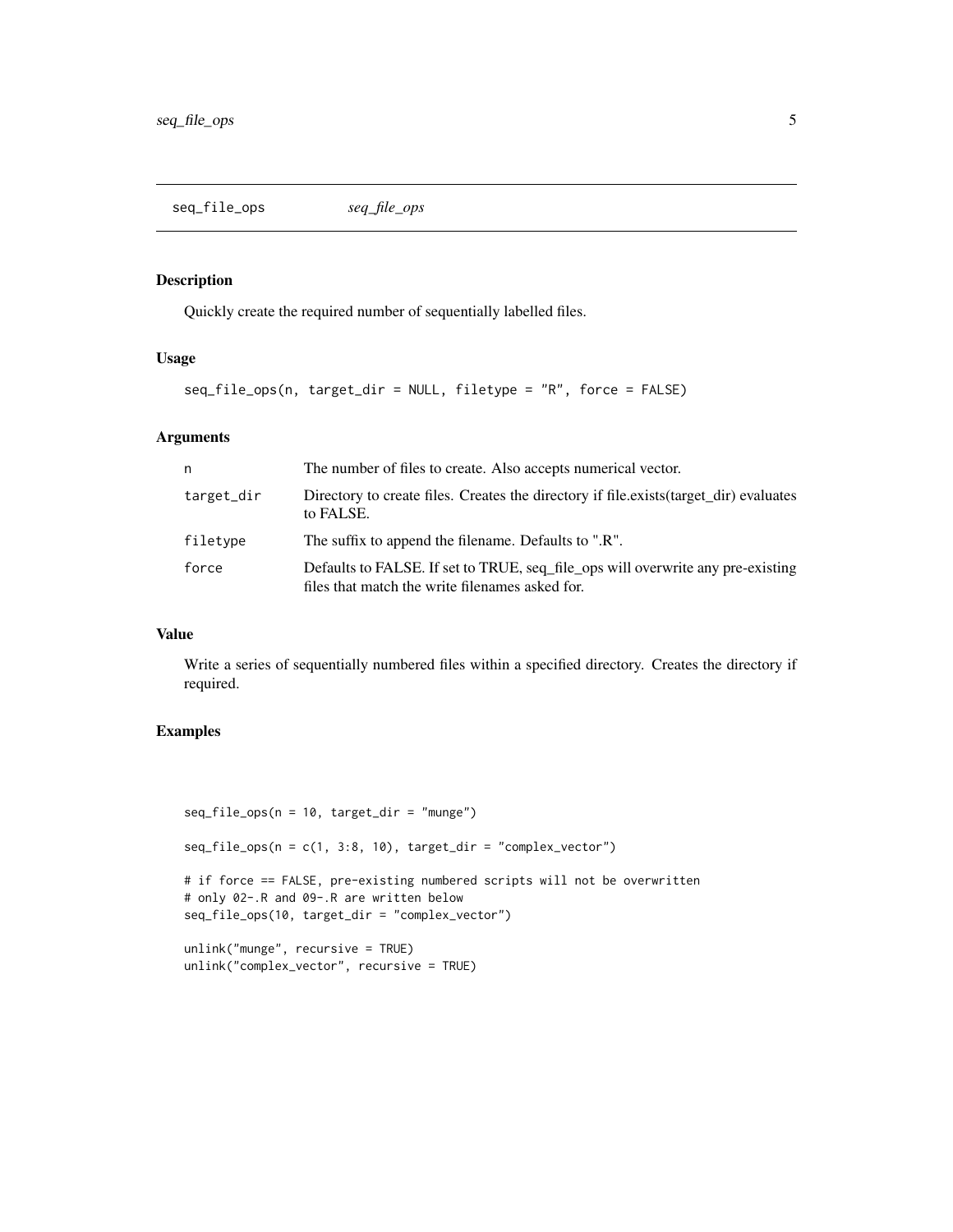<span id="page-5-0"></span>

#### Description

Used to interrupt sequential script execution while testing or debugging. Outputs an auditory signal and breaks sequential script execution, identifying the script at which execution was interrupted. Is a Sys.time() object is passed to start\_time, messages the elapsed time.

#### Usage

```
wrap_up(start_time = NULL)
```
#### Arguments

```
start_time Optional POSIXct object, created by assigning Sys.time() to an object prior to
                 executing wrap_up().
```
#### Value

Interrupts sequential script execution with an auditory signal. Logs the elapsed time if start\_time is used, outputs the script location.

#### Examples

# halt execution with no timing try(wrap\_up())

```
# create timing checkpoint
s_time <- Sys.time()
# halt execution with timing
try(wrap_up(s_time))
```